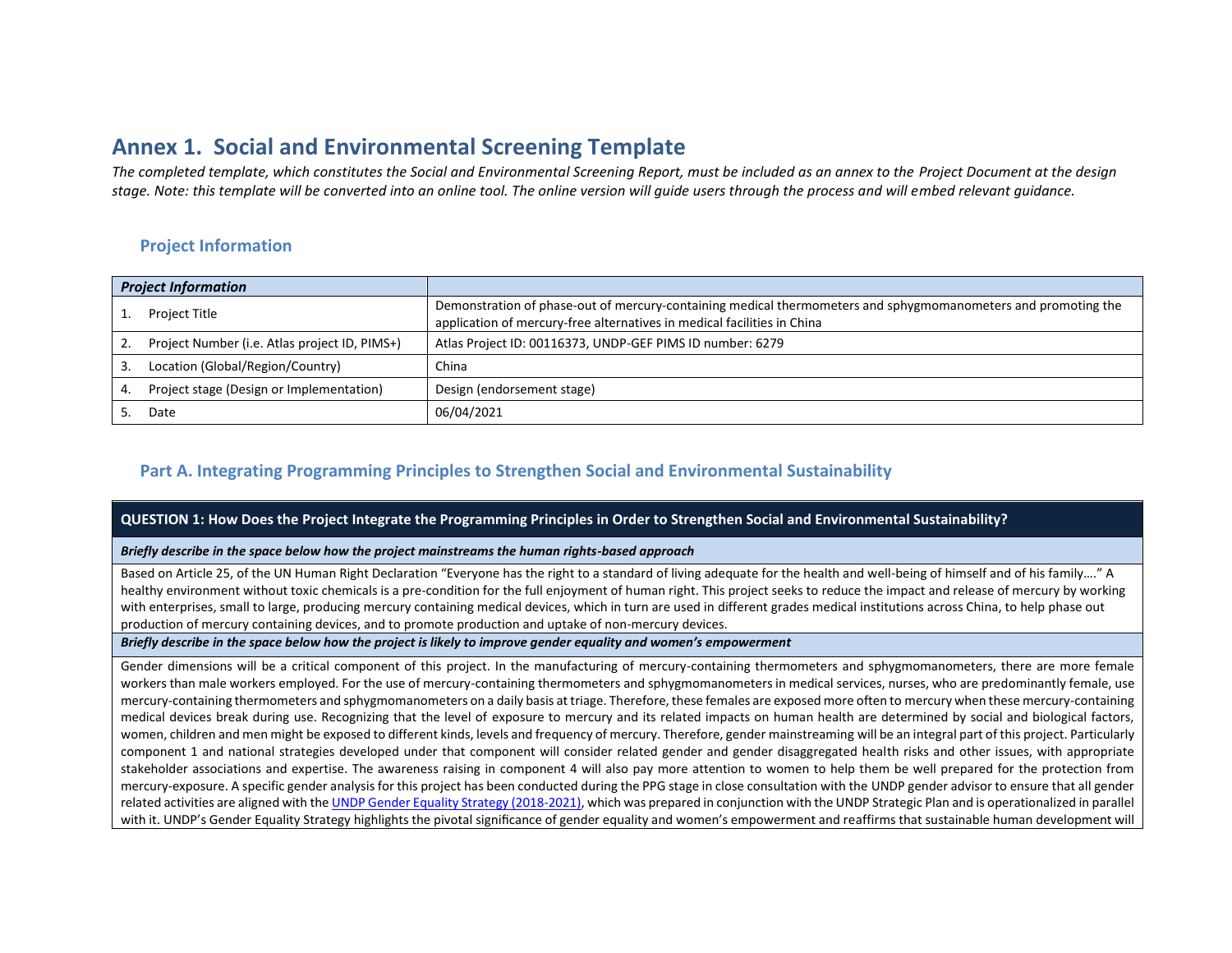not be fully achieved unless women and girls are able to contribute on an equal basis with men and boys to their societies. The project will thus contribute to **SDG 5: Gender Equality and Women Empowerment**.

The following are key indicators which include a gender dimension:

- Sex-disaggregated number of direct project beneficiaries for which the risks of mercury exposure has been reduced (GEF Core Indicator 11),
- Sex-disaggregated number of jobs preserved/created to ensure production of non-mercury devices, uptake of non-mercury devices in the medical field and environmentally sound handling of mercury and obsolete mercury-containing devices,
- Number of trainings carried out in line with the Gender Action Plan,
- Sex-disaggregated number of people reached through awareness raising events on the human and environmental risks of mercury, environmentally sound ways to reduce mercury exposure (e.g. through safe handling of obsolete and/or broken devices), and ways to effectively use non-mercury technologies.

#### *Briefly describe in the space below how the project mainstreams sustainability and resilience*

The project is designed to respond to the requirements of the Minamata Convention on Mercury and reduce the risks of mercury on human health and the environment by demonstrating the phase-out of mercury in the manufacturing of medical thermometers and sphygmomanometers. The project also aims to ensure the uptake of mercury-free alternatives in demonstration medical facilities. The project will complement and enhance implementation of China's National Strategy and Action plan for the Implementation of the Minamata Convention. In order to halt production of mercury producing devices and uptake of non-mercury technology, these outputs can be used to inform national sectoral planning, and upscale action nationwide. This proposed GEF Project also closely corresponds to the on-going United Nations Development Assistance Framework (UNDAF) 2016-2020 as expressed in the Country's UNDAF document signed by both UNDP and the Government of China in 2015. This document provides details of UNDP assistance for "More people enjoy a cleaner, healthier and safer environment as a result of improved environmental protection and sustainable green growth."

In fact, the project will contribute to several SDGs including:

- **SDG 2: End hunger, achieve food security and improved nutrition and promote sustainable agriculture** by decreasing the use of mercury and their release into the environment, indirectly halting and reducing their build-up in the food chain.
- **SDG 3: Ensure healthy lives and promote well-being for all at all ages** by reducing the use of mercury and POPs in China, and minimize their release, to ultimately protect human and environmental health.
- **SDG 12: Ensure sustainable consumption and production patterns** through the reduction of the release of mercury by introducing alternative processes and technologies that are mercury-free and in line with best available technology guidelines.
- **SDG 14: Conserve and sustainably use the oceans, seas and marine resources for sustainable development** through decreasing the use and release of mercury, preventing them from entering water sources, and reducing their build-up in the marine ecosystem.

The project is also fully aligned with the GEF7 Chemical and Waste Focal Area Strategy, Program 1 "Industrial Chemical Programs", as it seeks to eliminate or significantly reduce POPs substances or mercury. The project will address chemical waste at the end of life, chemicals that are used or emitted from processes or products, and waste management.

#### *Briefly describe in the space below how the project strengthens accountability to stakeholders*

The project design will necessitate close interaction and participation with those at risk of exposure to mercury through inappropriate disposal of obsolete devices, and mercury stockpiles and contaminated wastes. The raising of awareness, capacity building and guidance will be incorporated into the sectoral plan within China's long-term National Strategy and Action Plan for the Implementation of the Minamata Convention, ensuring that risks to health of workers and communities alike will be managed in the long-term. A Stakeholder Engagement Plan has been prepared during the PPG to ensure a holistic approach that will involve all those affected by the project.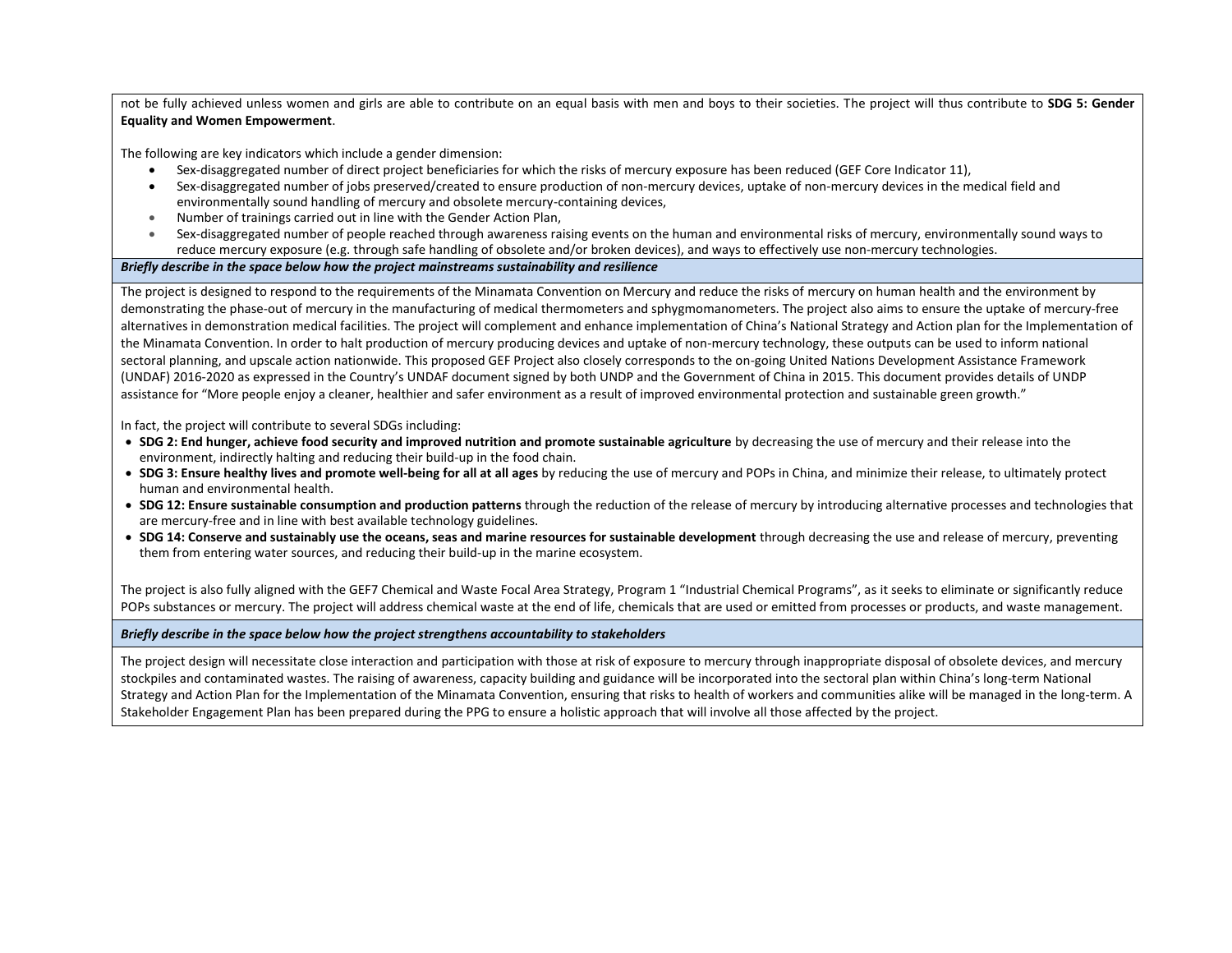| <b>QUESTION 2: What are the Potential</b><br><b>Social and Environmental Risks?</b><br>Note: Complete SESP Attachment 1<br>before responding to Question 2.                                                                                                                 | <b>QUESTION 3: What is the level of significance of the</b><br>potential social and environmental risks?<br>Note: Respond to Questions 4 and 5below before proceeding to<br><b>Question 5</b> |                                                                          |                                                                                                                                                                                                                                                                                                                                                                                                                                                                                                                                                                                                                                                                                                                                                                          | <b>QUESTION 6: Describe the assessment and</b><br>management measures for each risk rated Moderate,<br><b>Substantial or High</b>                                                                                                                                                                                                                                                                                                                                                                                                                                                                                                            |
|-----------------------------------------------------------------------------------------------------------------------------------------------------------------------------------------------------------------------------------------------------------------------------|-----------------------------------------------------------------------------------------------------------------------------------------------------------------------------------------------|--------------------------------------------------------------------------|--------------------------------------------------------------------------------------------------------------------------------------------------------------------------------------------------------------------------------------------------------------------------------------------------------------------------------------------------------------------------------------------------------------------------------------------------------------------------------------------------------------------------------------------------------------------------------------------------------------------------------------------------------------------------------------------------------------------------------------------------------------------------|----------------------------------------------------------------------------------------------------------------------------------------------------------------------------------------------------------------------------------------------------------------------------------------------------------------------------------------------------------------------------------------------------------------------------------------------------------------------------------------------------------------------------------------------------------------------------------------------------------------------------------------------|
| <b>Risk Description</b><br>(broken down by event, cause, impact)                                                                                                                                                                                                            | <b>Impact and</b><br><b>Likelihood</b><br>$(1-5)$                                                                                                                                             | <b>Significance</b><br>(Low,<br><b>Moderate</b><br>Substantial,<br>High) | <b>Comments (optional)</b>                                                                                                                                                                                                                                                                                                                                                                                                                                                                                                                                                                                                                                                                                                                                               | Description of assessment and management measures for<br>risks rated as Moderate, Substantial or High                                                                                                                                                                                                                                                                                                                                                                                                                                                                                                                                        |
| Risk 1: Duty bearers, and other relevant<br>stakeholders may fall short of capacities to<br>meet their obligations in the Project upon<br>the development of the new coordination<br>and regulatory mechanisms.<br>Related to:<br>Human Rights; P.2<br>Accountability; P.14 | $I=2$<br>$L = 1$                                                                                                                                                                              | Low                                                                      | It is recognized that China holds<br>an important baseline<br>regulatory framework consisted<br>by by-laws, guidelines and<br>voluntary standards in relation<br>to mercury management and<br>use of mercury-based products.<br>It also noted that Government<br>Officers are subject of regular<br>trained and are aware of the<br>baseline instruments.<br>The project propose a<br>complementary and streamlined<br>set of instruments in<br>Component 1, thus Officials,<br>responsible for enforcing<br>legislation at mercury-<br>containing medical device<br>industries slated for mercury<br>phase out, will require adequate<br>further capacity building to be<br>also delivered by the project for<br>implementing them properly.<br>Thus, this risk is LOW. | Through Component 1, Activity 1.1.1, Activity 1.2.1 will<br>support the training needs assessment and develop a<br>targeted training plan (guided by the SES) to ensure that the<br>relevant officials receive adequate training to understand<br>their new extended responsibilities arising from the improved<br>Institutional and Regulatory Frameworks being developed by<br>the project in terms of new legislation, guidelines and<br>mandatory standards. Although this risk is LOW, the project<br>will undertake these activities as incremental support<br>resulting from the improved Regulatory and Institutional<br>Frameworks. |
| Risk 2: Small or medium sized<br>manufacturers and health care facilities are<br>not involved in decision-making regarding                                                                                                                                                  | $1 = 3$<br>$L = 3$                                                                                                                                                                            | <b>Moderate</b>                                                          | If not aware of these potential<br>financing instruments, small and<br>medium sized manufacturers                                                                                                                                                                                                                                                                                                                                                                                                                                                                                                                                                                                                                                                                        | Stakeholder engagement will be undertaken to ensure fair<br>representation of small and medium sized manufacturers of<br>mercury medical devices who may otherwise be marginalized                                                                                                                                                                                                                                                                                                                                                                                                                                                           |
| development of policy and regulatory<br>frameworks and green procurement                                                                                                                                                                                                    |                                                                                                                                                                                               |                                                                          | may not be able to feasibly<br>convert their manufacturing                                                                                                                                                                                                                                                                                                                                                                                                                                                                                                                                                                                                                                                                                                               | from participating in any financing schemes and be at a<br>disadvantage once the final phase out of mercury device                                                                                                                                                                                                                                                                                                                                                                                                                                                                                                                           |

# Part B. Identifying and Managing Social and Environmental Risks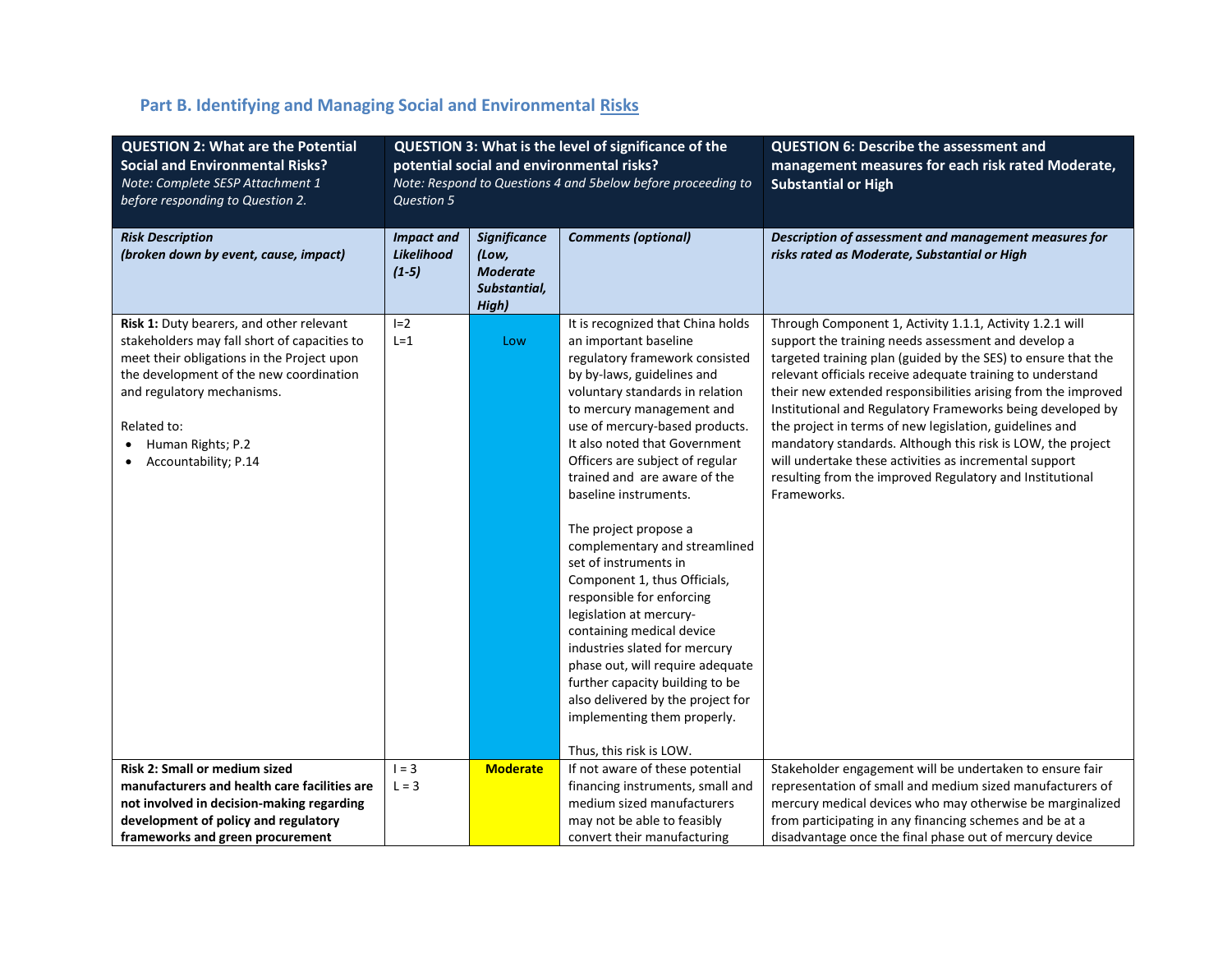| standards and do not have equal access to<br>financing through the Green Finance<br><b>Framework</b><br>Related to:<br>• Accountability; P.13, P.14                                                                                                                                                                                                        |                    |                 | process to become mercury-free<br>and health facilities will not be<br>incentivized to switch to<br>mercury-free thermometers and<br>sphygmomanometers. These<br>groups will thus become<br>marginalized and not benefit<br>equally from the project.                                                                                                                                                                                                                                                                                                                                                     | production for domestic markets commences at the end of<br>2025 (Activities 1.3 and 1.4). A Stakeholder Engagement Plan<br>(SEP) has been prepared (ProDoc Annex 5) to incorporating<br>these engagement activities.<br>In addition, the project will raise the awareness of enterprises<br>on possible green finance instruments, and to facilitate their<br>access to government and/or private banking investments, to<br>support quality-controlled conversion of production lines. It<br>will also create a procurement subsidization scheme to<br>support green procurement, application of mercury-free<br>medical thermometers and sphygmomanometers, sound<br>management of obsolete mercury containing devices, any<br>related capacity building and awareness activities in medical<br>facilities.                                                                                                                                                                                                                                                                                                                                                                                                                                                                                                                                                                                                                                                                                                                                                                                                                                                            |
|------------------------------------------------------------------------------------------------------------------------------------------------------------------------------------------------------------------------------------------------------------------------------------------------------------------------------------------------------------|--------------------|-----------------|-----------------------------------------------------------------------------------------------------------------------------------------------------------------------------------------------------------------------------------------------------------------------------------------------------------------------------------------------------------------------------------------------------------------------------------------------------------------------------------------------------------------------------------------------------------------------------------------------------------|--------------------------------------------------------------------------------------------------------------------------------------------------------------------------------------------------------------------------------------------------------------------------------------------------------------------------------------------------------------------------------------------------------------------------------------------------------------------------------------------------------------------------------------------------------------------------------------------------------------------------------------------------------------------------------------------------------------------------------------------------------------------------------------------------------------------------------------------------------------------------------------------------------------------------------------------------------------------------------------------------------------------------------------------------------------------------------------------------------------------------------------------------------------------------------------------------------------------------------------------------------------------------------------------------------------------------------------------------------------------------------------------------------------------------------------------------------------------------------------------------------------------------------------------------------------------------------------------------------------------------------------------------------------------------|
| Risk 3: Potential risk to enterprise viability<br>and workers' employment, particularly<br>women, in the course of the transition to<br>production of non-mercury devices, in<br>particular.<br>Related to:<br>• Gender Equality and Women<br>Empowerment; P.9<br>• Accountability; P.13, P.14<br>• Standard 7: Labour and Working<br>Conditions; 7.1, 7.5 | $1 = 3$<br>$L = 4$ | <b>Moderate</b> | Given the fact that the project<br>focuses on changing production<br>processes in plants to switch to<br>production of non-mercury<br>medical devices, there is some<br>business risk for enterprises,<br>and by extension to job security<br>for workers. By transitioning<br>technology out of mercury<br>devices, it is expected that high<br>technology devices will be used,<br>meaning more specialized<br>expertise (jobs) will be<br>needed/created, while less<br>skilled workers, the majority of<br>whom are women, that<br>currently work in the mercury-<br>based lines could lose the jobs. | The project is designed to help with the transition to non-<br>mercury medical devices, since there will be mandatory end<br>of production of mercury devices for export by the end of<br>2020 and complete shut- down of production for domestic<br>markets by the end of 2025. The project is therefore<br>inherently addressing the risk of loss of income for businesses<br>from mandatory shut down of mercury device manufacture<br>under Minamata Convention compliance implementation, by<br>offering capacity for production of non-mercury equipment,<br>and preserving livelihoods. Nevertheless, stakeholder<br>engagement throughout project implementation will ensure<br>that enterprises that may be affected by the project all<br>benefit from this support through capacity building and<br>awareness raising on green financing available (Activities<br>1.3.1 and 1.4.1). A Stakeholder Engagement Plan has been<br>prepared for that purpose.<br>A risk assessment will be undertaken for the alternative<br>technology (Activity 2.1.1) to be used taking into<br>consideration avoiding retrenchment. The industry will<br>consult with trade unions or other workplace representatives<br>over the proposed redundancies on measures to avoid or<br>reduce redundancies, the method of selection and mitigating<br>the effects, integrating outcomes into the final restructuring<br>plan. This includes potentially training qualified existing staff<br>on other roles or skills that may be needed at the industry.<br>Where no viable alternatives are identified, a Restructuring<br>Plan will be developed to reduce and mitigate adverse |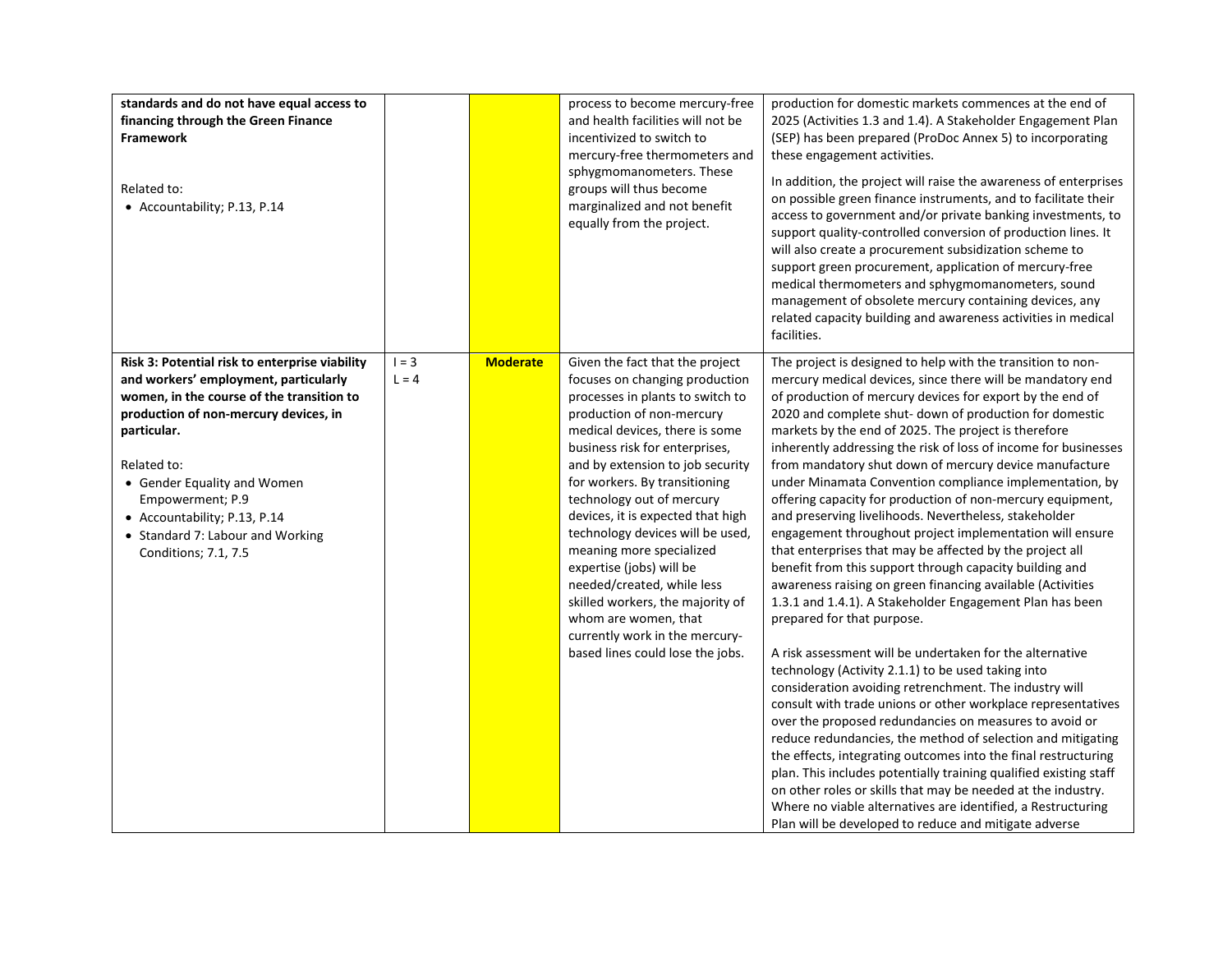|                                                                                                                                                                                                                                                                                                                          |                                       |                                                                                                                                                                                                                                                                                                                                                                                                        | impacts of retrenchment on workers. At a minimum, the<br>Restructuring Plan will include the following:<br>• Ensuring that any collective dismissals are carried out in<br>accordance with the provisions of national law and<br>applicable collective agreements.<br>• Ensuring that the criteria for selection for redundancy are<br>objective, fair and transparent and aim to be gender-<br>neutral; and implement a procedure which provides<br>individuals with the right to challenge their selection.<br>• Ensuring that all outstanding back pay, social security<br>benefits and pension contributions and benefits are paid<br>to those affected by retrenchment in a timely manner.<br>• In the case of large-scale redundancies, provide the UNDP<br>with a copy of the restructuring plan in advance of any<br>dismissals.                                                                                                           |
|--------------------------------------------------------------------------------------------------------------------------------------------------------------------------------------------------------------------------------------------------------------------------------------------------------------------------|---------------------------------------|--------------------------------------------------------------------------------------------------------------------------------------------------------------------------------------------------------------------------------------------------------------------------------------------------------------------------------------------------------------------------------------------------------|----------------------------------------------------------------------------------------------------------------------------------------------------------------------------------------------------------------------------------------------------------------------------------------------------------------------------------------------------------------------------------------------------------------------------------------------------------------------------------------------------------------------------------------------------------------------------------------------------------------------------------------------------------------------------------------------------------------------------------------------------------------------------------------------------------------------------------------------------------------------------------------------------------------------------------------------------|
| Risk 4: Inadequate participation of women<br>in consultations, policy decision making and<br>design of modalities for capacity building in<br>uptake of non-mercury technologies and<br>safe management and disposal of obsolete<br>mercury devices<br>Related to:<br>• Gender Equality and Women's<br>Empowerment; P.10 | $1 = 3$<br><b>Moderate</b><br>$L = 2$ | The Gender Analysis found a<br>disproportionate number of<br>women in the area of nursing in<br>particular, and fair<br>representation amongst the<br>cleaning staff. In addition, at the<br>enterprises visited, the majority<br>of workers for production of<br>mercury-containing<br>thermometers were women, as<br>were over a half of workers for<br>the mercury-containing<br>sphygmomanometers. | The Gender Action Plan has addressed potential risks and<br>included measures to mainstream gender in all project<br>components, with specific focus on encouraging women<br>representation in the following:<br>• Inter-ministerial committee for National Implementation<br>Plan<br>• Development of policy and regulatory frameworks, quality<br>control standards, monitoring and management systems,<br>and capacity-building programs<br>• Capacity building of medical staff to use and maintain<br>mercury-free devices, and to soundly manage obsolete<br>mercury devices and related wastes<br>• Cooperation with WHO to share knowledge about the<br>replacement of mercury thermometers and<br>sphygmomanometers in health care<br>• Training on sound management of residual mercury stocks<br>and obsolete mercury containing devices, and the<br>remediation of contaminated sites on production sites and<br>in medical facilities |
| Risk 5: Risk of release and<br>worker/community exposure during<br>decommissioning, transport and storage of<br>waste mercury-related equipment, devices<br>and elemental mercury in the course of the<br>project<br>Related to:                                                                                         | <b>Moderate</b><br>$1 = 4$<br>$L = 2$ | Transport, storage and disposal<br>operations for any hazardous<br>substance may pose potential<br>human and ecosystem health<br>risks, whether to workers or the<br>wider community, to local<br>environment, or transboundary<br>ecosystems. Therefore, for any<br>project which involves<br>collection, handling, packaging,                                                                        | As part of the private sector risk assessment that will be<br>undertaken, the project will ensure that the interim storage<br>facilities at the selected enterprises (Activity 2.1.1 and Activity<br>3.3.1) are referring to the Minamata Convention's Guidelines<br>on the environmentally sound interim storage of mercury by<br>confirming the following:<br>Site is appropriate and abides by local zoning<br>requirements.                                                                                                                                                                                                                                                                                                                                                                                                                                                                                                                    |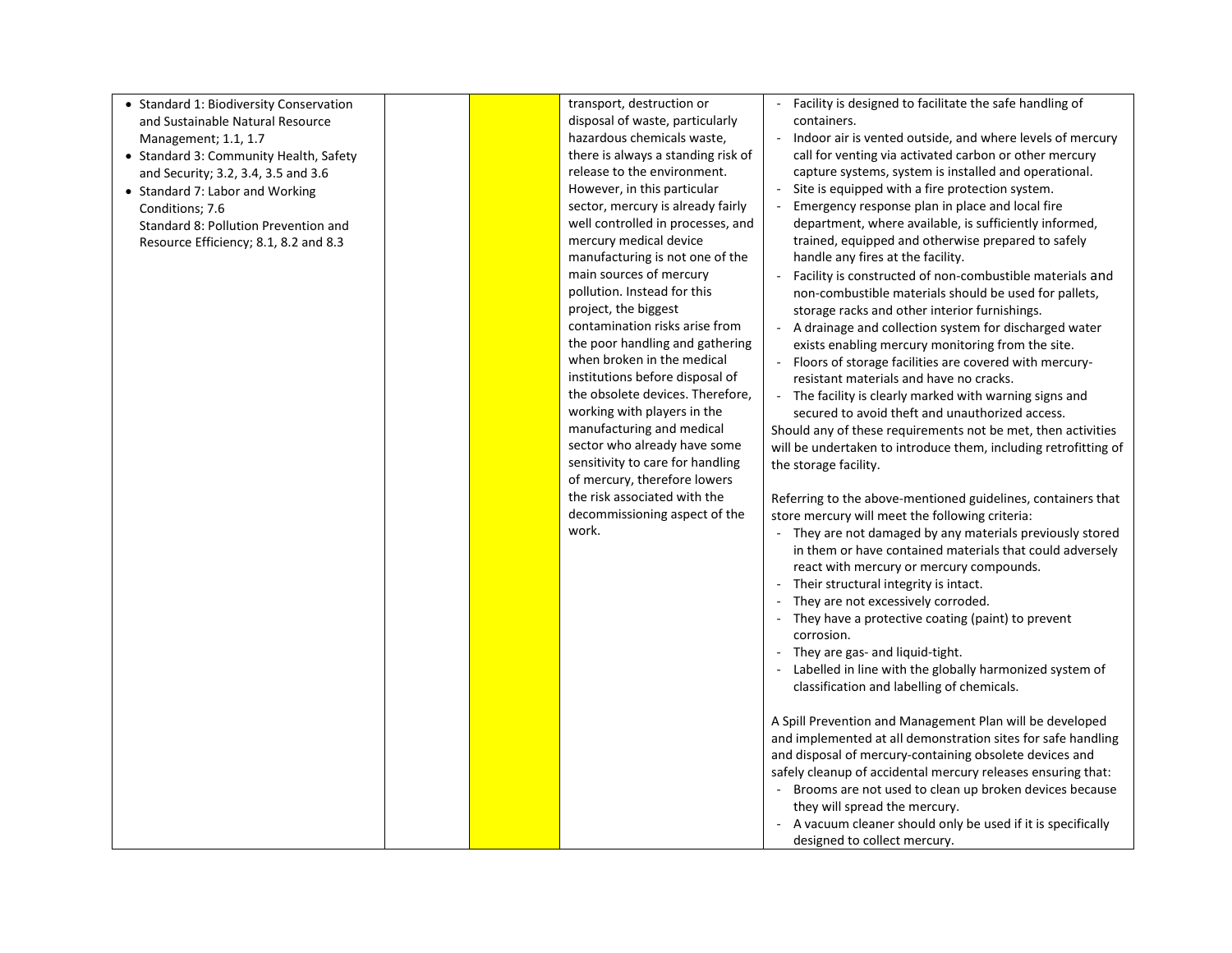|                                               |         |                 |                                                      | - Contact with broken glass should be avoided.                    |
|-----------------------------------------------|---------|-----------------|------------------------------------------------------|-------------------------------------------------------------------|
|                                               |         |                 |                                                      | Regarding the contaminated sites, an Environmental Risk           |
|                                               |         |                 |                                                      | Assessment will be undertaken referring to the                    |
|                                               |         |                 |                                                      | UNEP/Minamata Convention Guidelines on the Management             |
|                                               |         |                 |                                                      | of Contaminated Sites which will require the identification       |
|                                               |         |                 |                                                      | and characterization of the scope (e.g., extent of                |
|                                               |         |                 |                                                      | contamination, proximity to human populations, depth to           |
|                                               |         |                 |                                                      | groundwater, proximity to surface water or sensitive              |
|                                               |         |                 |                                                      | habitats), analysis of the hazard level and toxicity, analysis of |
|                                               |         |                 |                                                      | exposure and analysis of risks to determine the level of          |
|                                               |         |                 |                                                      | management and remediation possible.                              |
| Risk 6: Risk of flooding of mercury device    | $1 = 3$ | <b>Moderate</b> | Increased weather events due                         | As mentioned earlier, the project, through the environmental      |
| interim storage facilities                    | $L = 2$ |                 | to climate change may pose a                         | audit of the interim storage facilities, will take into           |
|                                               |         |                 | risk on facilities where                             | consideration flood risks when locating and designing storage     |
| Related to:                                   |         |                 | stockpiles of mercury medical                        | facilities to minimize the risk of inundation.                    |
| • Standard 2: Climate Change Mitigation       |         |                 | devices are stored prior to                          |                                                                   |
| and Adaptation; 2.1, 2.2                      |         |                 | disposal.                                            |                                                                   |
| • Standard 3: Community Health, Safety        |         |                 |                                                      |                                                                   |
| and Security; 3.3                             |         |                 |                                                      |                                                                   |
| <b>Risk 7: Increased GHG emissions from</b>   | $1 = 3$ | <b>Moderate</b> | The process needed to                                | When selecting the process for the transition of industries       |
| alternative processes to eliminate the use    | $L = 3$ |                 | transition to non-mercury                            | (Activity 2.1.1), the level of GHG emissions of the considered    |
| of Mercury                                    |         |                 | medical devices is more                              | alternatives will be one of the criteria to be evaluated for best |
|                                               |         |                 | technologically advanced than                        | environmental practice and SES requirements will be followed      |
| Related to:                                   |         |                 | the current one, which relies                        | where applicable.                                                 |
| • Standard 2: Climate Change Mitigation       |         |                 | heavily on labor. Therefore, the                     |                                                                   |
| and Adaptation; 2.4                           |         |                 | GHG emissions may be higher                          |                                                                   |
|                                               |         |                 | under the new process.                               |                                                                   |
|                                               |         |                 | However conversion activities                        |                                                                   |
|                                               |         |                 | can also imprint opportunities                       |                                                                   |
|                                               |         |                 | to phase-in more efficient                           |                                                                   |
|                                               |         |                 | technologies and processes<br>which could reduce GHG |                                                                   |
|                                               |         |                 | emissions.                                           |                                                                   |
| Risk 8: Resettlement or economic              | $1 = 4$ | <b>Moderate</b> | The project will engage with six                     | An appropriately scoped ESMF will be developed to manage          |
| displacement or damage to agricultural        | $L = 2$ |                 | (6) local manufacturers of                           | this risk and all E/S risks associated with these specific co-    |
| lands indirectly resulting from the project's |         |                 | medical devices - located in six                     | financed activities. The risk management strategy that will be    |
| identification of contaminated sites that     |         |                 | different sites - that currently                     | developed as part of Activity 3.2.2 and will be part of the       |
| require remediation in pilot sites through    |         |                 | use Mercury in their products.                       | cooperation agreement / contracts to be signed with each          |
| co-financed activities.                       |         |                 |                                                      | demonstration company per site.                                   |
|                                               |         |                 | The project will provide                             |                                                                   |
|                                               |         |                 | technical assistance to develop                      | The management strategy carries the appropriate                   |
| Related to:                                   |         |                 | mercury-free technologies and                        | Environmental Impact Assessment (EIA; required under              |
|                                               |         |                 | will develop guidelines to                           | national law for this co-financing activity) and will address all |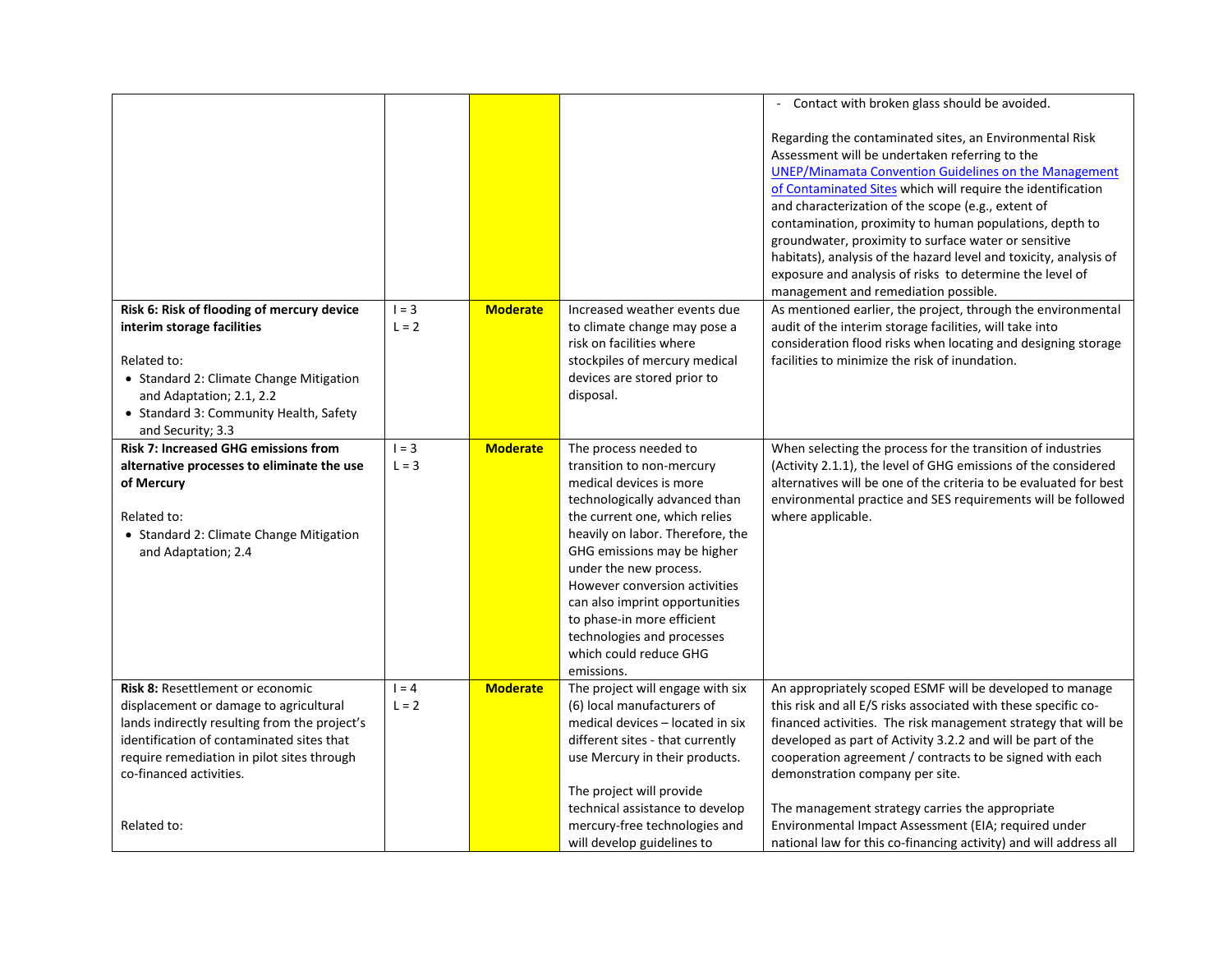| • Standard 5: Displacement and<br>Resettlement; 5.1, 5.2<br>• Standard 1: Biodiversity Conservation<br>and Sustainable Natural Resource<br>Management; 1.1, 1.7                                                                   |                    |                 | support these 6 manufacturers<br>to identify if their sites - and<br>neighboring lands - could be<br>contaminated with mercury due<br>to their baseline industrial<br>activities.<br>Although the project itself will<br>not be responsible for<br>remediating any contaminated<br>sites, the project's guidance and<br>support on identification of<br>these sites may lead to other<br>entities undertaking these<br>remediation activities.<br>An public manifestation process<br>was carried out based on<br>defined criterion for the<br>selection of the 6 industries.<br>On top of documentation<br>review, verification against<br>adherence to local | relevant SES requirements for the land identified as<br>contaminated in Activity 3.1.1. This will be further described<br>in the forthcoming ESMF, including the extent to which<br>consistency with the SES is necessary under the policy for<br>these co-financed activities that fall outside the project's<br>framework.<br>These will include, amongst other measures, consultations<br>with affected persons in line with the Stakeholder<br>Engagement Plan. |
|-----------------------------------------------------------------------------------------------------------------------------------------------------------------------------------------------------------------------------------|--------------------|-----------------|---------------------------------------------------------------------------------------------------------------------------------------------------------------------------------------------------------------------------------------------------------------------------------------------------------------------------------------------------------------------------------------------------------------------------------------------------------------------------------------------------------------------------------------------------------------------------------------------------------------------------------------------------------------|---------------------------------------------------------------------------------------------------------------------------------------------------------------------------------------------------------------------------------------------------------------------------------------------------------------------------------------------------------------------------------------------------------------------------------------------------------------------|
|                                                                                                                                                                                                                                   |                    |                 | Ethnic minorities and/or<br>Indigenous Population are<br>present in those sites.<br>In addition, legal documentation<br>provided during the selection<br>process and site verification also<br>confirmed that No cultural<br>heritage exists in these sites.                                                                                                                                                                                                                                                                                                                                                                                                  |                                                                                                                                                                                                                                                                                                                                                                                                                                                                     |
| Risk 9: Working conditions that do not<br>meet national labor laws and international<br>commitments and exposure to health and<br>safety risk within the demonstration<br>enterprises and hazardous waste disposal<br>enterprises | $1 = 4$<br>$L = 2$ | <b>Moderate</b> | As mentioned earlier, workers in<br>the manufacturing and medical<br>sector already have some<br>sensitivity and knowledge on<br>safe handling of mercury,<br>therefore lowering the risk<br>associated with the                                                                                                                                                                                                                                                                                                                                                                                                                                              | Prior to engaging any enterprise, in particular the<br>demonstration enterprises that manufacture medical<br>thermometers (Activity 2.1.1) and sphygmomanometers, a<br>private sector risk assessment will be conducted. This will be<br>done through a visit to the facility and ensuring that<br>occupational health and safety measures are applied (through<br>an Occupational Risk Assessment) and that the interim                                            |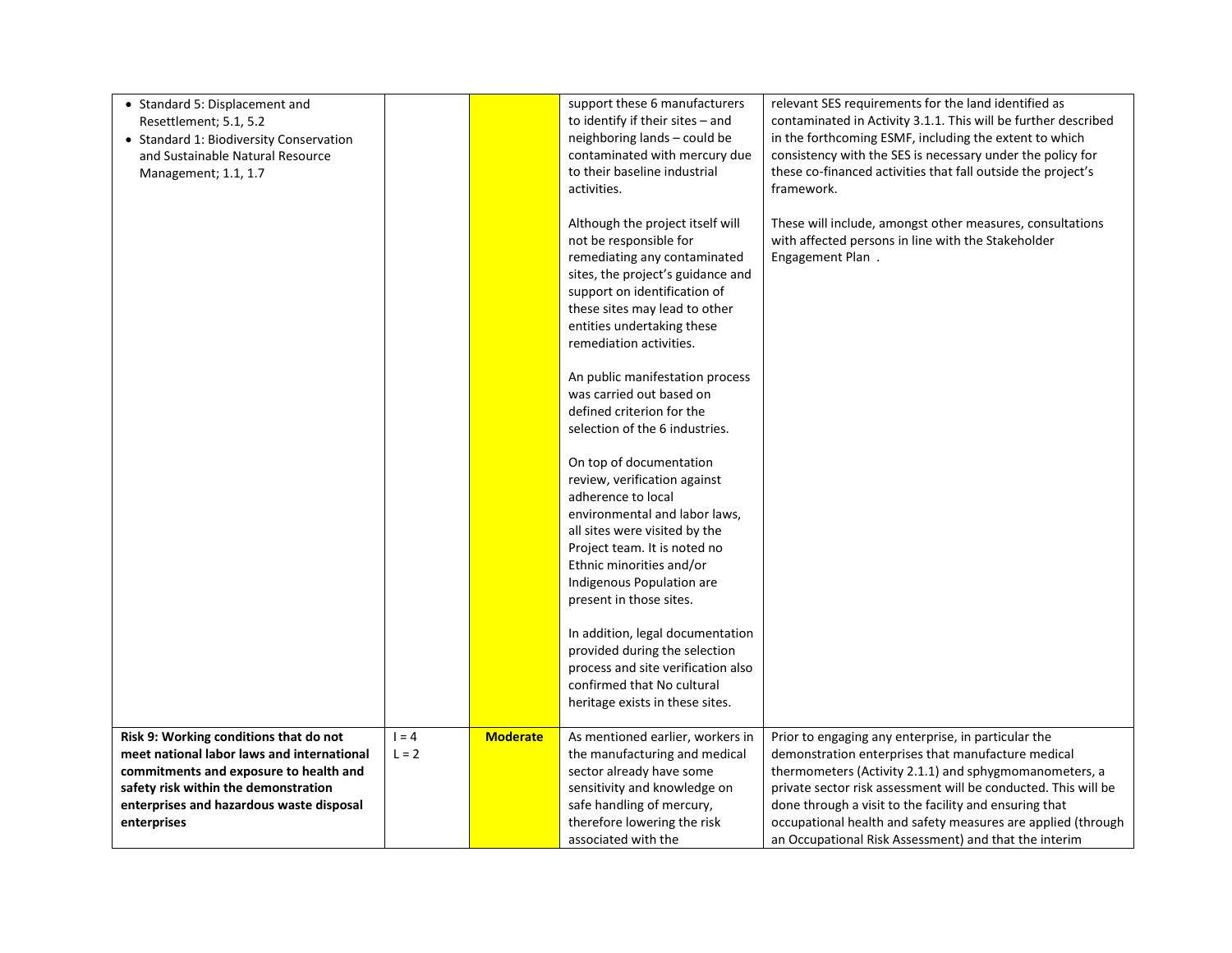| Related to:<br>• Standard 7: Labor and Working<br>Conditions; 7.1, 7.2, , 7.5, 7.6                                                                                                                                               |                    |                      | decommissioning aspect of the<br>work. It is important to note<br>that Forced Labour is illegal in<br>China through articles in the<br>Penal Law of 2011 and Labour<br>Contract Law of 2007.                                                                                                                                                                                                                                                                                                                                                                                                                                        |                                                                                                                                                                                                                                     | storage facilities where mercury will be stored, prior to<br>disposal, are referring to the Minamata guidelines and that<br>the necessary "Safety Certification" has been obtained from<br>local authorities. If not already available at the enterprises, an<br>Occupational Health and Safety Plan that determines the<br>measures to be adopted (such as ventilation and wearing<br>personal protective equipment) will be prepared and<br>implemented.<br>In addition, the demonstration enterprises will confirm that<br>they have ensured the hazardous waste disposal enterprises<br>they engaged/will engage are duly registered and authorized<br>to conduct such business. |
|----------------------------------------------------------------------------------------------------------------------------------------------------------------------------------------------------------------------------------|--------------------|----------------------|-------------------------------------------------------------------------------------------------------------------------------------------------------------------------------------------------------------------------------------------------------------------------------------------------------------------------------------------------------------------------------------------------------------------------------------------------------------------------------------------------------------------------------------------------------------------------------------------------------------------------------------|-------------------------------------------------------------------------------------------------------------------------------------------------------------------------------------------------------------------------------------|--------------------------------------------------------------------------------------------------------------------------------------------------------------------------------------------------------------------------------------------------------------------------------------------------------------------------------------------------------------------------------------------------------------------------------------------------------------------------------------------------------------------------------------------------------------------------------------------------------------------------------------------------------------------------------------|
| <b>Risk 10: Health and safety risk to workers</b><br>during refurbishment of demonstration<br>enterprises (through co-financed activities).<br>Related to:<br>• Standard 7: Labor and Working<br>Conditions; 7.1, 7.24, 7.5, 7.6 | $I = 3$<br>$L = 2$ | <b>Moderate</b>      | The project will engage with six<br>(6) local manufacturers of<br>medical devices identified<br>through a public selection<br>process in which proof<br>documentation was provided as<br>well as field verification by<br>UNDP and Implementing<br>Partner teams that verified the<br>company is compliant with<br>national laws that prohibit use<br>child and forced labor.<br>Although refurbishment of<br>demonstration enterprises is<br>not part of the project, they are<br>co-financed activities that are<br>essential for its success and<br>therefore the risk on workers'<br>health and safety have been<br>considered. |                                                                                                                                                                                                                                     | As noted above, an appropriately scoped ESMF will be<br>developed to manage this risk and all E/S risks associated with<br>these specific co-financed activities.<br>The contractor engaged in the refurbishment activities will be<br>required to submit and implement a worker health and safety<br>plan in line with Local Regulations as well as referring to<br>International Standards and the Guidelines of the Minamata<br>Convention (for BAT/BEP). . The project will approve this plan<br>and ensure that it is being implemented. These risk<br>management actions will be conducted in line with UNDP's<br>SES Policy.                                                  |
|                                                                                                                                                                                                                                  |                    |                      | QUESTION 4: What is the overall project risk categorization?<br>Low Risk                                                                                                                                                                                                                                                                                                                                                                                                                                                                                                                                                            |                                                                                                                                                                                                                                     |                                                                                                                                                                                                                                                                                                                                                                                                                                                                                                                                                                                                                                                                                      |
|                                                                                                                                                                                                                                  |                    | <b>Moderate Risk</b> | $\Box$<br>$\boldsymbol{\mathsf{X}}$                                                                                                                                                                                                                                                                                                                                                                                                                                                                                                                                                                                                 | The screening has identified 10 risks related to this project,<br>one categorized as Low (Risk 1) and nine categorized as<br>Moderate. As result, the overall risk categorization for this<br>project is determined to be Moderate. |                                                                                                                                                                                                                                                                                                                                                                                                                                                                                                                                                                                                                                                                                      |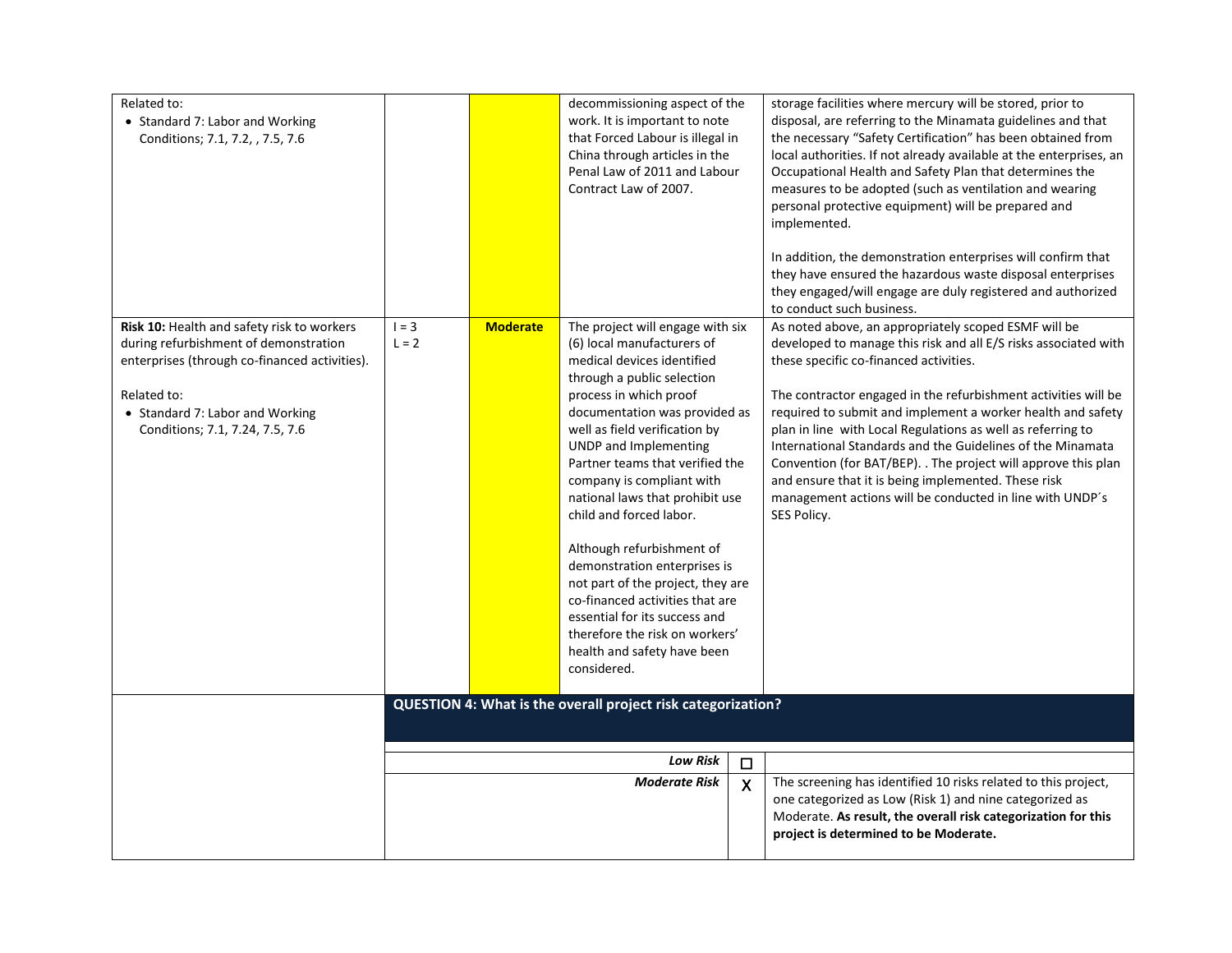|                                                                                                                                          |                  |              | Majority of risks are being managed through the project's<br>design: including a Stakeholder Engagement Plan (ProDoc<br>Annex 8) as well as a Gender Action Plan (ProDoc Annex 9)<br>have already been prepared                                                                                                                                                                                                                                                                                   |                                              |
|------------------------------------------------------------------------------------------------------------------------------------------|------------------|--------------|---------------------------------------------------------------------------------------------------------------------------------------------------------------------------------------------------------------------------------------------------------------------------------------------------------------------------------------------------------------------------------------------------------------------------------------------------------------------------------------------------|----------------------------------------------|
|                                                                                                                                          |                  |              | Companies pre-selected by the project to implement the<br>demonstration activities will only formally engage with the<br>project upon meeting national legislation on SES (by<br>developing and approving with local authorities their<br>individual EIAs) and an ESMF to address Risks 8 and 10 will be<br>developed before ProDoc Signature (or during the first year<br>of the project implementation) covering the co-financed<br>activities listed that are not administered by the Project. |                                              |
|                                                                                                                                          |                  |              | In addition, during project implementation and per the<br>project's design, a Spill Prevention and Management Plan and<br>an Occupational Health and Safety Plan will be prepared and<br>implemented. If retrenchment is found to be unavoidable for<br>certain industries, a Restructuring Plan will be developed and<br>implemented.<br>Finally, interim storage facilities where mercury-containing<br>devices will be stored prior to disposal will be subject to an                          |                                              |
|                                                                                                                                          |                  |              | environmental audit. A Grievance Redress Mechanism will be<br>set up for the project (per the Stakeholder Engagement Plan).                                                                                                                                                                                                                                                                                                                                                                       |                                              |
| <b>Substantial Risk</b>                                                                                                                  | $\Box$           |              |                                                                                                                                                                                                                                                                                                                                                                                                                                                                                                   |                                              |
| <b>High Risk</b>                                                                                                                         | $\Box$           |              |                                                                                                                                                                                                                                                                                                                                                                                                                                                                                                   |                                              |
| QUESTION 5: Based on the identified risks and risk categorization, what requirements of the SES are triggered?<br>(check all that apply) |                  |              |                                                                                                                                                                                                                                                                                                                                                                                                                                                                                                   |                                              |
| Question only required for Moderate, Substantial and High Risk projects                                                                  |                  |              |                                                                                                                                                                                                                                                                                                                                                                                                                                                                                                   |                                              |
| Is assessment required? (check if "yes")                                                                                                 | $\boldsymbol{X}$ |              |                                                                                                                                                                                                                                                                                                                                                                                                                                                                                                   | Status?<br>(completed,<br>planned)           |
| if yes, indicate overall type and status                                                                                                 |                  | $\mathsf{X}$ | Targeted assessment(s)<br>Gender analysis<br>Stakeholder analysis<br><b>Occupational Risk Assessment</b><br><b>Environmental Audit</b>                                                                                                                                                                                                                                                                                                                                                            | Completed<br>Completed<br>Planned<br>Planned |
|                                                                                                                                          |                  | □            | <b>ESIA (Environmental and Social</b><br>Impact Assessment)                                                                                                                                                                                                                                                                                                                                                                                                                                       |                                              |
|                                                                                                                                          |                  | $\Box$       | SESA (Strategic Environmental and<br>Social Assessment)                                                                                                                                                                                                                                                                                                                                                                                                                                           |                                              |
| Are management plans required? (check if "yes)                                                                                           | $\boldsymbol{X}$ |              |                                                                                                                                                                                                                                                                                                                                                                                                                                                                                                   |                                              |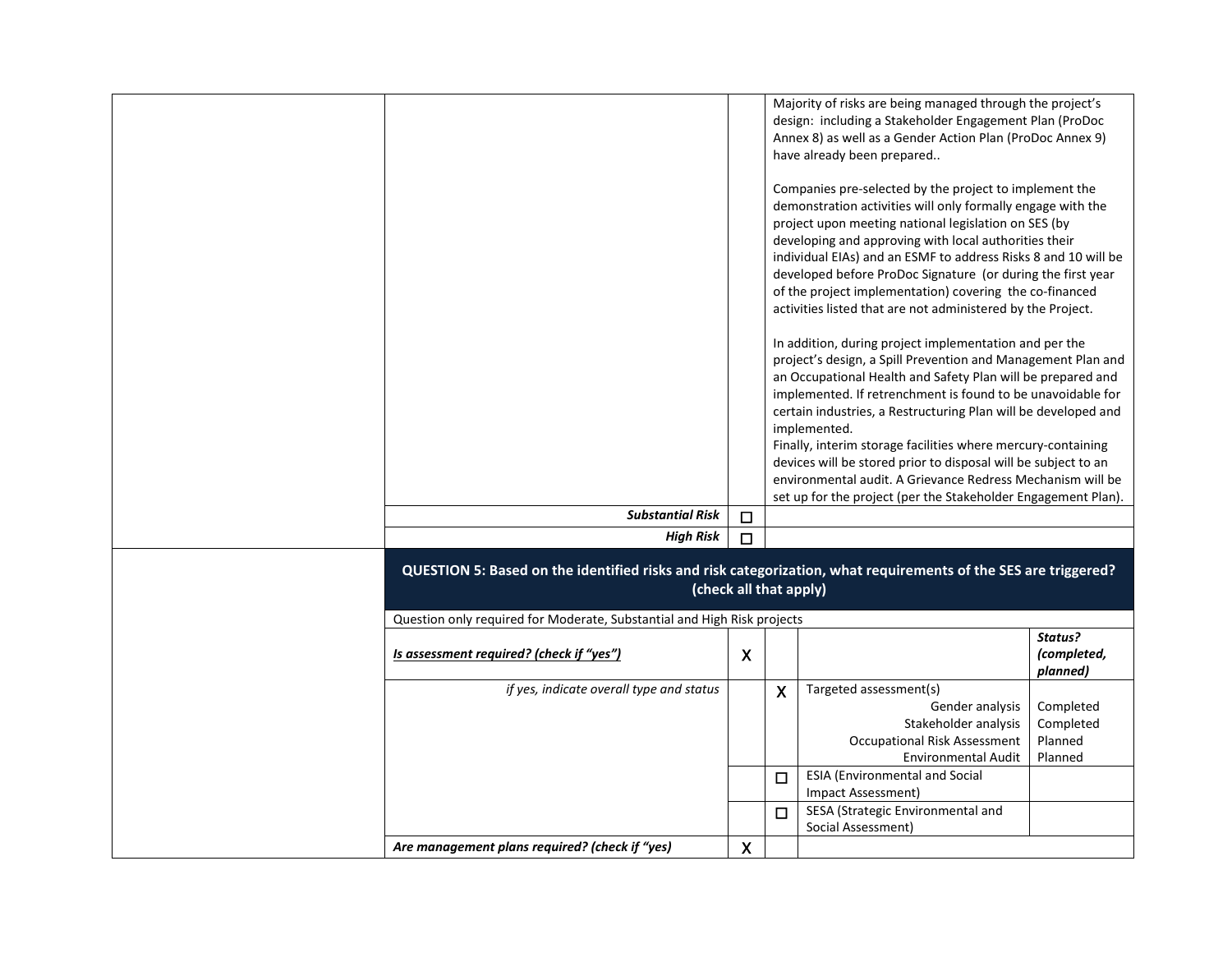| If yes, indicate overall type                                                            |                           | $\boldsymbol{X}$ | Targeted management plans<br><b>Gender Action Plan</b><br>Stakeholder Engagement Plan<br>Occupational Health and Safety Plan<br>Spill Prevention and Mgt. Plan<br>Restructuring (Jobs) Plan | Completed<br>Completed<br>Planned<br>Planned<br>If needed |
|------------------------------------------------------------------------------------------|---------------------------|------------------|---------------------------------------------------------------------------------------------------------------------------------------------------------------------------------------------|-----------------------------------------------------------|
|                                                                                          |                           | $\Box$           | <b>ESMP</b> (Environmental and Social<br>Management Plan which may include<br>range of targeted plans)                                                                                      |                                                           |
|                                                                                          |                           | $\mathsf{X}$     | <b>ESMF (Environmental and Social</b><br>Management Framework)<br>Risk 8 and Risk 10<br>(EIAs from Industries)                                                                              | Planned                                                   |
| Based on identified risks, which Principles/Project-level<br><b>Standards triggered?</b> |                           |                  | <b>Comments (not required)</b>                                                                                                                                                              |                                                           |
| <b>Overarching Principle: Leave No One Behind</b>                                        |                           |                  |                                                                                                                                                                                             |                                                           |
| <b>Human Rights</b>                                                                      | $\Box$                    |                  |                                                                                                                                                                                             |                                                           |
| <b>Gender Equality and Women's Empowerment</b>                                           | $\boldsymbol{\mathsf{X}}$ |                  |                                                                                                                                                                                             |                                                           |
| <b>Accountability</b>                                                                    | $\boldsymbol{\mathsf{X}}$ |                  |                                                                                                                                                                                             |                                                           |
| 1. Biodiversity Conservation and Sustainable Natural<br><b>Resource Management</b>       | $\boldsymbol{\mathsf{X}}$ |                  |                                                                                                                                                                                             |                                                           |
| 2. Climate Change and Disaster Risks                                                     | $\boldsymbol{\mathsf{X}}$ |                  |                                                                                                                                                                                             |                                                           |
| 3. Community Health, Safety and Security                                                 | X                         |                  |                                                                                                                                                                                             |                                                           |
| 4. Cultural Heritage                                                                     | $\Box$                    |                  |                                                                                                                                                                                             |                                                           |
| 5. Displacement and Resettlement                                                         | $\boldsymbol{\mathsf{X}}$ |                  |                                                                                                                                                                                             |                                                           |
| 6. Indigenous Peoples                                                                    | □                         |                  |                                                                                                                                                                                             |                                                           |
| 7. Labour and Working Conditions                                                         | $\boldsymbol{\mathsf{X}}$ |                  |                                                                                                                                                                                             |                                                           |
| 8. Pollution Prevention and Resource Efficiency                                          | X                         |                  |                                                                                                                                                                                             |                                                           |

## **Final Sign Off**

*Final Screening at the design-stage is not complete until the following signatures are included*

| <b>Signature</b>   | Date | <b>Description</b>                                                                                          |
|--------------------|------|-------------------------------------------------------------------------------------------------------------|
| <b>QA Assessor</b> |      | UNDP staff member responsible for the project, typically a UNDP Programme Officer. Final signature confirms |
|                    |      | they have "checked" to ensure that the SESP is adequately conducted.                                        |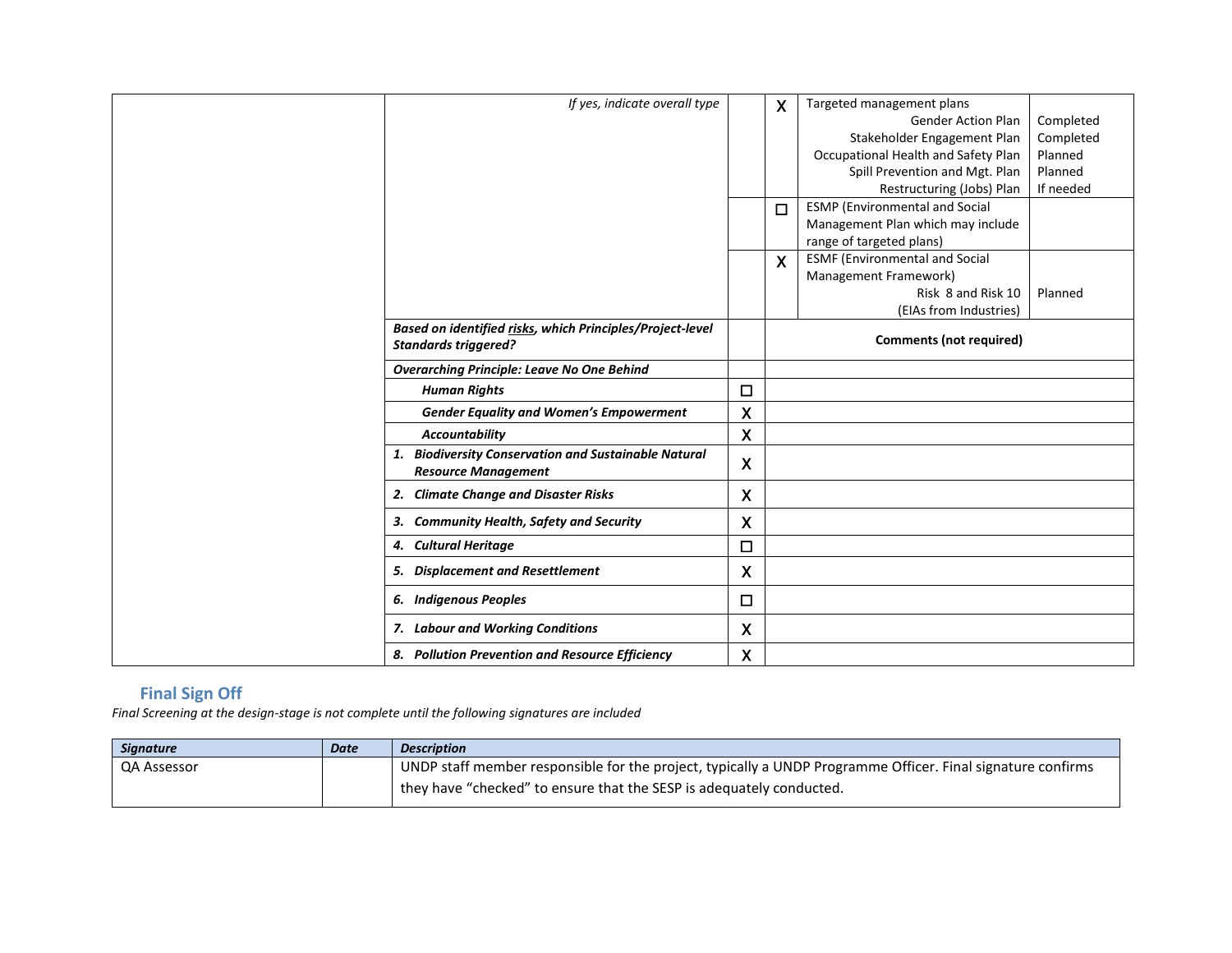| QA Approver      | UNDP senior manager, typically the UNDP Deputy Country Director (DCD), Country Director (CD), Deputy       |
|------------------|------------------------------------------------------------------------------------------------------------|
|                  | Resident Representative (DRR), or Resident Representative (RR). The QA Approver cannot also be the QA      |
|                  | Assessor. Final signature confirms they have "cleared" the SESP prior to submittal to the PAC.             |
| <b>PAC Chair</b> | UNDP chair of the PAC. In some cases, PAC Chair may also be the QA Approver. Final signature confirms that |
|                  | the SESP was considered as part of the project appraisal and considered in recommendations of the PAC.     |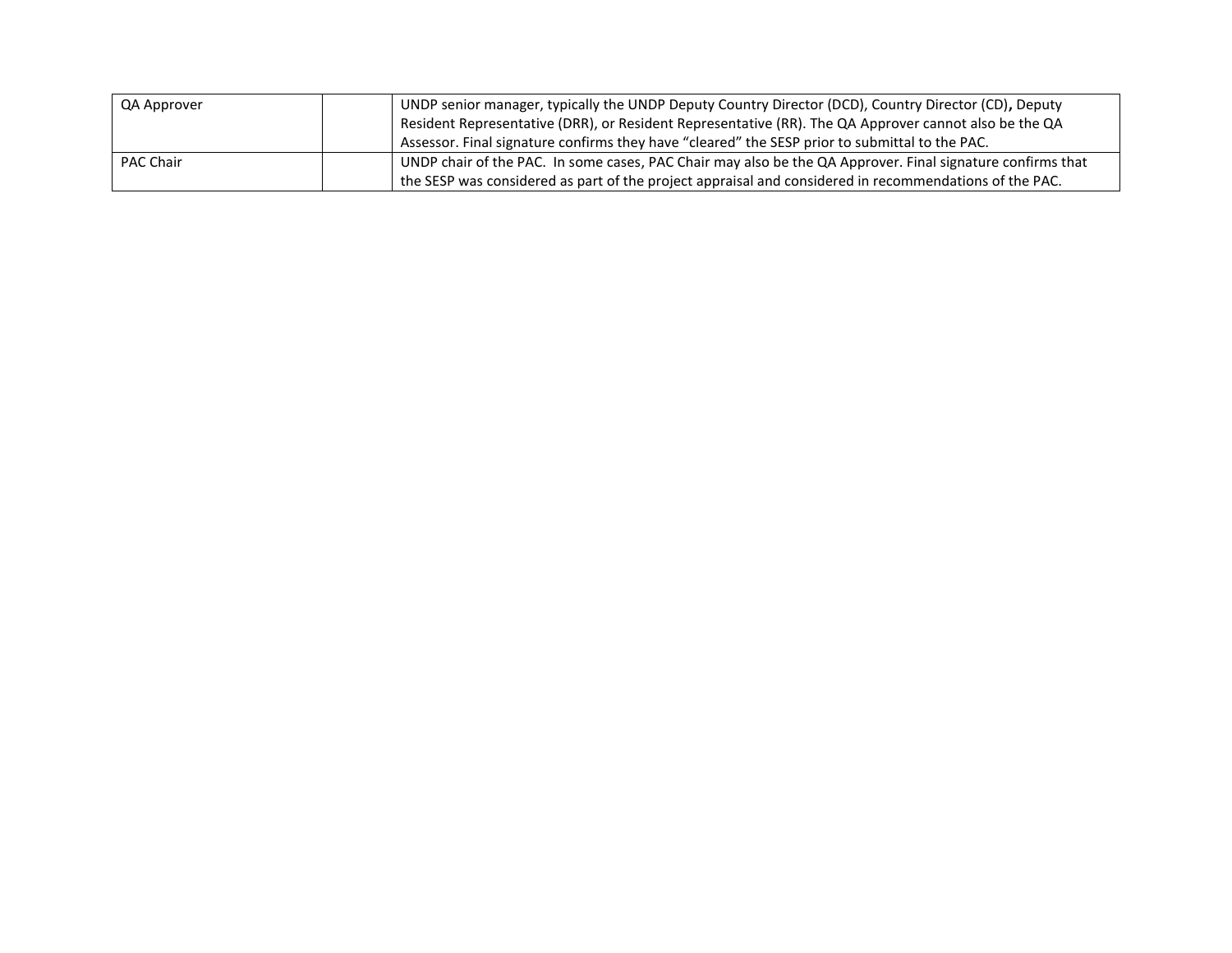### **SESP Attachment 1. Social and Environmental Risk Screening Checklist**

| <b>Checklist Potential Social and Environmental Risks</b>                                                    |                                                                                                                                                                                                                                            |                    |
|--------------------------------------------------------------------------------------------------------------|--------------------------------------------------------------------------------------------------------------------------------------------------------------------------------------------------------------------------------------------|--------------------|
| INSTRUCTIONS: The risk screening checklist will assist in answering Questions 2-6 of the Screening Template. |                                                                                                                                                                                                                                            |                    |
|                                                                                                              | Answers to the checklist questions help to (1) identify potential risks, (2) determine the overall risk categorization<br>of the project, and (3) determine required level of assessment and management measures. Refer to the SES toolkit |                    |
| for further guidance on addressing screening questions.                                                      |                                                                                                                                                                                                                                            |                    |
| <b>Overarching Principle: Leave No One Behind</b>                                                            |                                                                                                                                                                                                                                            | Answer<br>(Yes/No) |
| <b>Human Rights</b>                                                                                          |                                                                                                                                                                                                                                            |                    |
| P.1                                                                                                          | Have local communities or individuals raised human rights concerns regarding the project (e.g. during the<br>stakeholder engagement process, grievance processes, public statements)?                                                      | No                 |
| P.2                                                                                                          | Is there a risk that duty-bearers (e.g. government agencies) do not have the capacity to meet their<br>obligations in the project?                                                                                                         | Yes                |
| P.3                                                                                                          | Is there a risk that rights-holders (e.g. project-affected persons) do not have the capacity to claim their<br>rights?                                                                                                                     | No                 |
|                                                                                                              | Would the project potentially involve or lead to:                                                                                                                                                                                          |                    |
| P.4                                                                                                          | adverse impacts on enjoyment of the human rights (civil, political, economic, social or cultural) of the<br>affected population and particularly of marginalized groups?                                                                   | No                 |
| P.5                                                                                                          | inequitable or discriminatory impacts on affected populations, particularly people living in poverty or<br>marginalized or excluded individuals or groups, including persons with disabilities? <sup>1</sup>                               | No                 |
| P.6                                                                                                          | restrictions in availability, quality of and/or access to resources or basic services, in particular to<br>marginalized individuals or groups, including persons with disabilities?                                                        | No                 |
| P.7                                                                                                          | exacerbation of conflicts among and/or the risk of violence to project-affected communities and<br>individuals?                                                                                                                            | No                 |
| <b>Gender Equality and Women's Empowerment</b>                                                               |                                                                                                                                                                                                                                            |                    |
| P.8                                                                                                          | Have women's groups/leaders raised gender equality concerns regarding the project, (e.g. during the<br>stakeholder engagement process, grievance processes, public statements)?                                                            | No                 |
|                                                                                                              | Would the project potentially involve or lead to:                                                                                                                                                                                          |                    |
| P.9                                                                                                          | adverse impacts on gender equality and/or the situation of women and girls?                                                                                                                                                                | Yes                |
| P.10                                                                                                         | reproducing discriminations against women based on gender, especially regarding participation in design<br>and implementation or access to opportunities and benefits?                                                                     | Yes                |
| P.11                                                                                                         | limitations on women's ability to use, develop and protect natural resources, taking into account different<br>roles and positions of women and men in accessing environmental goods and services?                                         | No                 |
|                                                                                                              | For example, activities that could lead to natural resources degradation or depletion in communities who<br>depend on these resources for their livelihoods and well being                                                                 |                    |
| P.12                                                                                                         | exacerbation of risks of gender-based violence?                                                                                                                                                                                            | No                 |
|                                                                                                              | For example, through the influx of workers to a community, changes in community and household power<br>dynamics, increased exposure to unsafe public places and/or transport, etc.                                                         |                    |

<sup>&</sup>lt;sup>1</sup> Prohibited grounds of discrimination include race, ethnicity, sex, age, language, disability, sexual orientation, gender identity, religion, political or other opinion, national or social or geographical origin, property, birth or other status including as an indigenous person or as a member of a minority. References to "women and men" or similar is understood to include women and men, boys and girls, and other groups discriminated against based on their gender identities, such as transgender and transsexual people.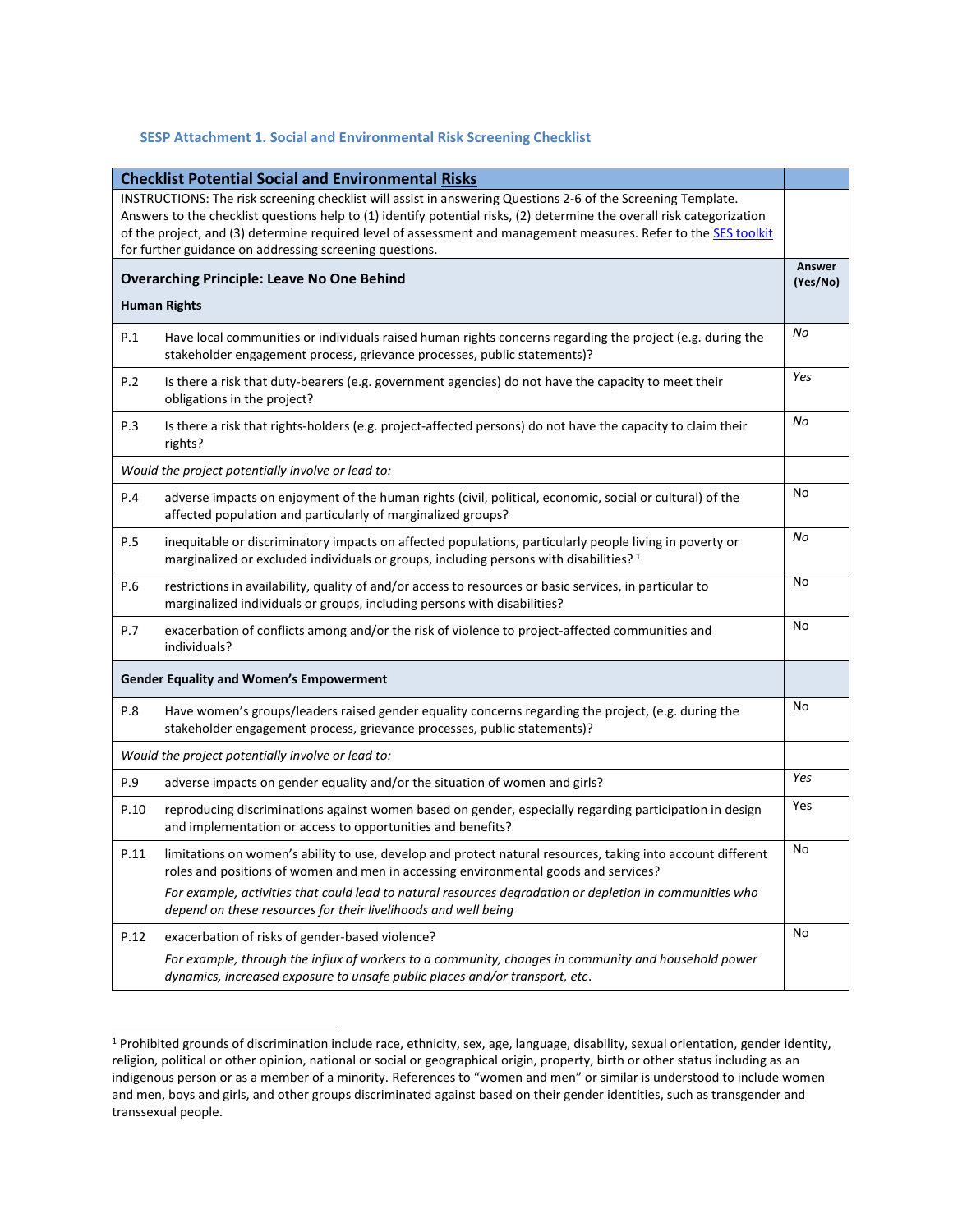| Sustainability and Resilience: Screening questions regarding risks associated with sustainability and resilience are<br>encompassed by the Standard-specific questions below |                                                                                                                                                                                                                                                                                                                             |     |
|------------------------------------------------------------------------------------------------------------------------------------------------------------------------------|-----------------------------------------------------------------------------------------------------------------------------------------------------------------------------------------------------------------------------------------------------------------------------------------------------------------------------|-----|
| <b>Accountability</b>                                                                                                                                                        |                                                                                                                                                                                                                                                                                                                             |     |
| Would the project potentially involve or lead to:                                                                                                                            |                                                                                                                                                                                                                                                                                                                             |     |
| P.13                                                                                                                                                                         | exclusion of any potentially affected stakeholders, in particular marginalized groups and excluded<br>individuals (including persons with disabilities), from fully participating in decisions that may affect them?                                                                                                        | Yes |
| P.14                                                                                                                                                                         | grievances or objections from potentially affected stakeholders?                                                                                                                                                                                                                                                            | Yes |
| P.15                                                                                                                                                                         | risks of retaliation or reprisals against stakeholders who express concerns or grievances, or who seek to<br>participate in or to obtain information on the project?                                                                                                                                                        | No  |
|                                                                                                                                                                              | <b>Project-Level Standards</b>                                                                                                                                                                                                                                                                                              |     |
|                                                                                                                                                                              | Standard 1: Biodiversity Conservation and Sustainable Natural Resource Management                                                                                                                                                                                                                                           |     |
|                                                                                                                                                                              | Would the project potentially involve or lead to:                                                                                                                                                                                                                                                                           |     |
| 1.1                                                                                                                                                                          | adverse impacts to habitats (e.g. modified, natural, and critical habitats) and/or ecosystems and ecosystem<br>services?                                                                                                                                                                                                    | Yes |
|                                                                                                                                                                              | For example, through habitat loss, conversion or degradation, fragmentation, hydrological changes                                                                                                                                                                                                                           |     |
| 1.2                                                                                                                                                                          | activities within or adjacent to critical habitats and/or environmentally sensitive areas, including (but not<br>limited to) legally protected areas (e.g. nature reserve, national park), areas proposed for protection, or<br>recognized as such by authoritative sources and/or indigenous peoples or local communities? | No  |
| 1.3                                                                                                                                                                          | changes to the use of lands and resources that may have adverse impacts on habitats, ecosystems, and/or<br>livelihoods? (Note: if restrictions and/or limitations of access to lands would apply, refer to Standard 5)                                                                                                      | No  |
| 1.4                                                                                                                                                                          | risks to endangered species (e.g. reduction, encroachment on habitat)?                                                                                                                                                                                                                                                      | No  |
| 1.5                                                                                                                                                                          | exacerbation of illegal wildlife trade?                                                                                                                                                                                                                                                                                     | No  |
| 1.6                                                                                                                                                                          | introduction of invasive alien species?                                                                                                                                                                                                                                                                                     | No  |
| 1.7                                                                                                                                                                          | adverse impacts on soils?                                                                                                                                                                                                                                                                                                   | Yes |
| 1.8                                                                                                                                                                          | harvesting of natural forests, plantation development, or reforestation?                                                                                                                                                                                                                                                    | No  |
| 1.9                                                                                                                                                                          | significant agricultural production?                                                                                                                                                                                                                                                                                        | No  |
| 1.10                                                                                                                                                                         | animal husbandry or harvesting of fish populations or other aquatic species?                                                                                                                                                                                                                                                | No  |
| 1.11                                                                                                                                                                         | significant extraction, diversion or containment of surface or ground water?<br>For example, construction of dams, reservoirs, river basin developments, groundwater extraction                                                                                                                                             | No  |
| 1.12                                                                                                                                                                         | handling or utilization of genetically modified organisms/living modified organisms? <sup>2</sup>                                                                                                                                                                                                                           | No  |
| 1.13                                                                                                                                                                         | utilization of genetic resources? (e.g. collection and/or harvesting, commercial development) <sup>3</sup>                                                                                                                                                                                                                  | No  |
| 1.14                                                                                                                                                                         | adverse transboundary or global environmental concerns?                                                                                                                                                                                                                                                                     | No  |
| <b>Standard 2: Climate Change and Disaster Risks</b>                                                                                                                         |                                                                                                                                                                                                                                                                                                                             |     |
| Would the potentially involve or lead to:                                                                                                                                    |                                                                                                                                                                                                                                                                                                                             |     |
| 2.1                                                                                                                                                                          | areas subject to hazards such as earthquakes, floods, landslides, severe winds, storm surges, tsunami or<br>volcanic eruptions?                                                                                                                                                                                             | Yes |

<sup>&</sup>lt;sup>2</sup> See th[e Convention on Biological Diversity](https://www.cbd.int/) and it[s Cartagena Protocol on Biosafety.](https://bch.cbd.int/protocol)

<sup>&</sup>lt;sup>3</sup> See th[e Convention on Biological Diversity](https://www.cbd.int/) and its [Nagoya Protocol](https://www.cbd.int/abs/) on access and benefit sharing from use of genetic resources.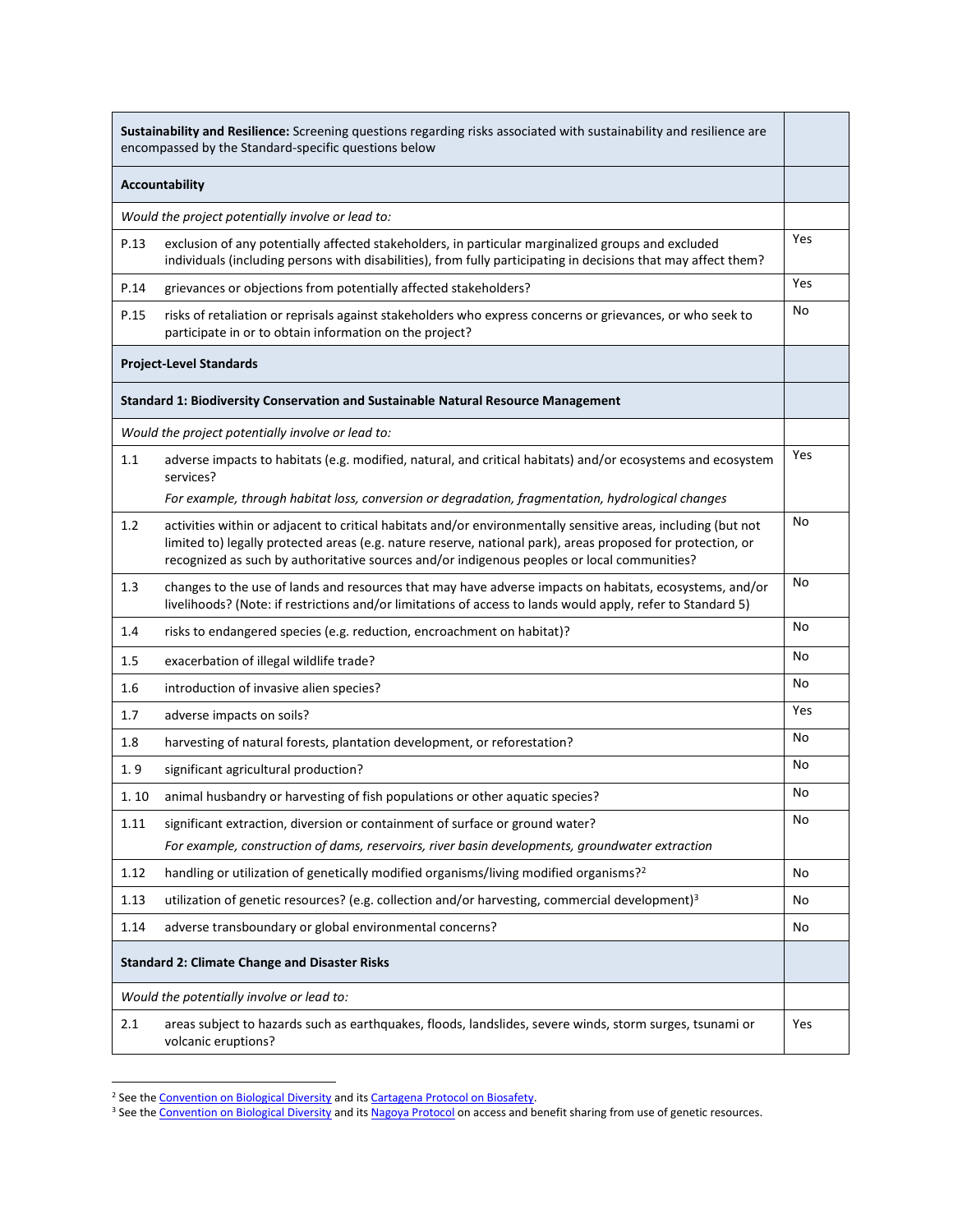| 2.2                                              | outputs and outcomes sensitive or vulnerable to potential impacts of climate change?                                                                                                                                                                                                                               | Yes |
|--------------------------------------------------|--------------------------------------------------------------------------------------------------------------------------------------------------------------------------------------------------------------------------------------------------------------------------------------------------------------------|-----|
|                                                  | For example, through increased precipitation, drought, temperature, salinity, extreme events                                                                                                                                                                                                                       |     |
| 2.3                                              | direct or indirect increases in vulnerability to climate change impacts or disasters now or in the future (also<br>known as maladaptive practices)?                                                                                                                                                                | No  |
|                                                  | For example, changes to land use planning may encourage further development of floodplains, potentially<br>increasing the population's vulnerability to climate change, specifically flooding                                                                                                                      |     |
| 2.4                                              | increases of greenhouse gas emissions, black carbon emissions or other drivers of climate change?                                                                                                                                                                                                                  | Yes |
|                                                  | <b>Standard 3: Community Health, Safety and Security</b>                                                                                                                                                                                                                                                           |     |
|                                                  | Would the potentially involve or lead to:                                                                                                                                                                                                                                                                          |     |
| 3.1                                              | construction and/or infrastructure development (e.g. roads, buildings, dams)? (Note: the GEF does not<br>finance projects that would involve the construction or rehabilitation of large or complex dams)                                                                                                          | No  |
| 3.2                                              | air pollution, noise, vibration, traffic, injuries, physical hazards, poor surface water quality due to runoff,<br>erosion, sanitation?                                                                                                                                                                            | Yes |
| 3.3                                              | harm or losses due to failure of structural elements of the project (e.g. collapse of buildings or<br>infrastructure)?                                                                                                                                                                                             | Yes |
| 3.4                                              | risks of water-borne or other vector-borne diseases (e.g. temporary breeding habitats), communicable and<br>noncommunicable diseases, nutritional disorders, mental health?                                                                                                                                        | Yes |
| 3.5                                              | transport, storage, and use and/or disposal of hazardous or dangerous materials (e.g. explosives, fuel and<br>other chemicals during construction and operation)?                                                                                                                                                  | Yes |
| 3.6                                              | adverse impacts on ecosystems and ecosystem services relevant to communities' health (e.g. food, surface<br>water purification, natural buffers from flooding)?                                                                                                                                                    | Yes |
| 3.7                                              | influx of project workers to project areas?                                                                                                                                                                                                                                                                        | No  |
| 3.8                                              | engagement of security personnel to protect facilities and property or to support project activities?                                                                                                                                                                                                              | No  |
|                                                  | <b>Standard 4: Cultural Heritage</b>                                                                                                                                                                                                                                                                               |     |
|                                                  | Would the project potentially involve or lead to:                                                                                                                                                                                                                                                                  |     |
| 4.1                                              | activities adjacent to or within a Cultural Heritage site?                                                                                                                                                                                                                                                         | No  |
| 4.2                                              | significant excavations, demolitions, movement of earth, flooding or other environmental changes?                                                                                                                                                                                                                  | No  |
| 4.3                                              | adverse impacts to sites, structures, or objects with historical, cultural, artistic, traditional or religious<br>values or intangible forms of culture (e.g. knowledge, innovations, practices)? (Note: projects intended to<br>protect and conserve Cultural Heritage may also have inadvertent adverse impacts) | No  |
| 4.4                                              | alterations to landscapes and natural features with cultural significance?                                                                                                                                                                                                                                         | No  |
| 4.5                                              | utilization of tangible and/or intangible forms (e.g. practices, traditional knowledge) of Cultural Heritage<br>for commercial or other purposes?                                                                                                                                                                  | No  |
| <b>Standard 5: Displacement and Resettlement</b> |                                                                                                                                                                                                                                                                                                                    |     |
|                                                  | Would the project potentially involve or lead to:                                                                                                                                                                                                                                                                  |     |
| 5.1                                              | temporary or permanent and full or partial physical displacement (including people without legally<br>recognizable claims to land)?                                                                                                                                                                                | Yes |
| 5.2                                              | economic displacement (e.g. loss of assets or access to resources due to land acquisition or access<br>restrictions - even in the absence of physical relocation)?                                                                                                                                                 | Yes |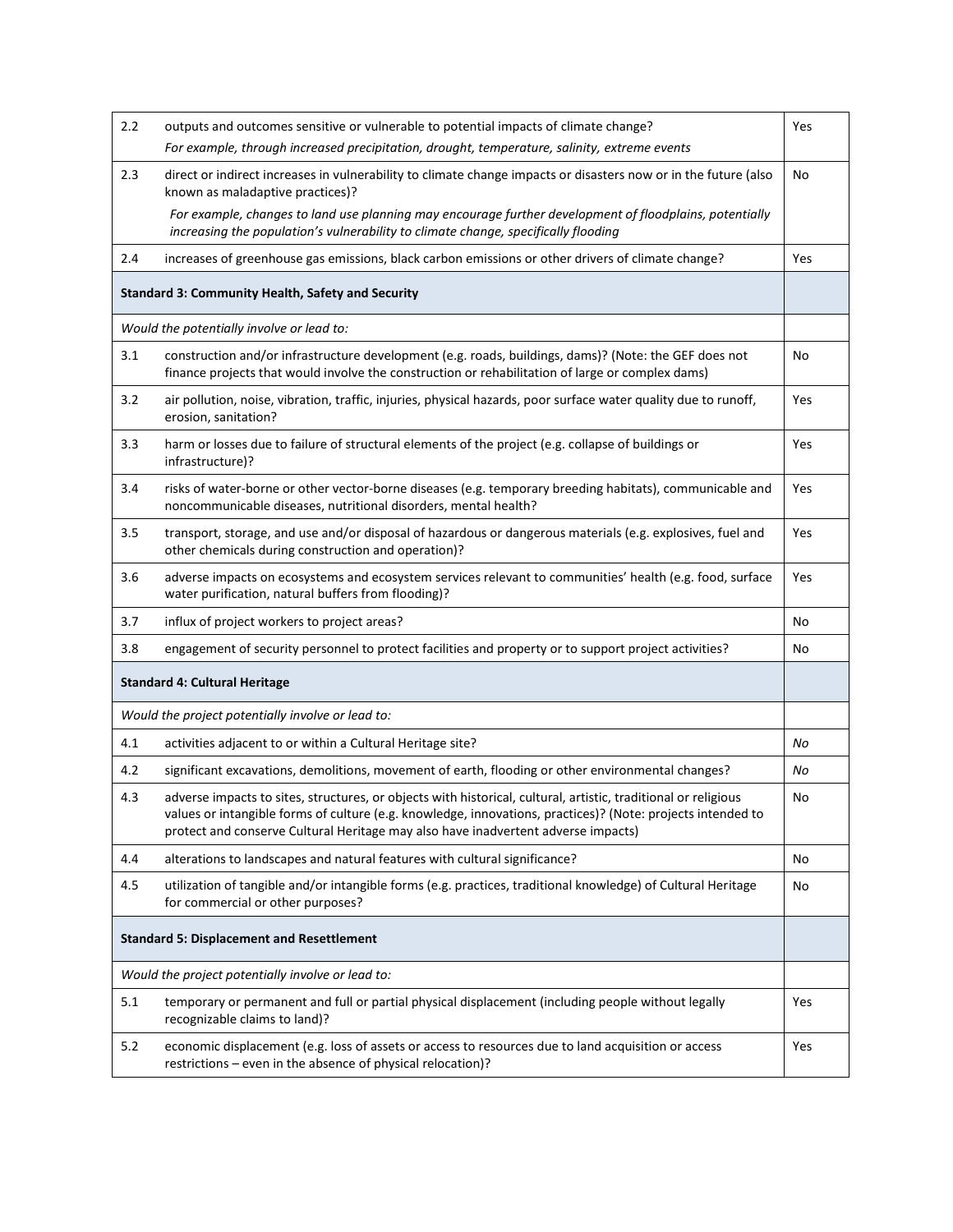| 5.3                                               | risk of forced evictions? <sup>4</sup>                                                                                                                                                                                                                                                                                                                                                                                                                                            | No             |
|---------------------------------------------------|-----------------------------------------------------------------------------------------------------------------------------------------------------------------------------------------------------------------------------------------------------------------------------------------------------------------------------------------------------------------------------------------------------------------------------------------------------------------------------------|----------------|
| 5.4                                               | impacts on or changes to land tenure arrangements and/or community based property rights/customary<br>rights to land, territories and/or resources?                                                                                                                                                                                                                                                                                                                               | No             |
|                                                   | Standard 6: Indigenous Peoples <sup>5</sup>                                                                                                                                                                                                                                                                                                                                                                                                                                       |                |
| Would the project potentially involve or lead to: |                                                                                                                                                                                                                                                                                                                                                                                                                                                                                   |                |
| 6.1                                               | areas where indigenous peoples are present (including project area of influence)?                                                                                                                                                                                                                                                                                                                                                                                                 | No             |
| 6.2                                               | activities located on lands and territories claimed by indigenous peoples?                                                                                                                                                                                                                                                                                                                                                                                                        | No             |
| 6.3                                               | impacts (positive or negative) to the human rights, lands, natural resources, territories, and traditional<br>livelihoods of indigenous peoples (regardless of whether indigenous peoples possess the legal titles to such<br>areas, whether the project is located within or outside of the lands and territories inhabited by the<br>affected peoples, or whether the indigenous peoples are recognized as ethnic minorities/indigenous<br>peoples by the country in question)? | No             |
|                                                   | If the answer to screening question 6.3 is "yes", then the potential risk impacts are considered significant<br>and the project would be categorized as either Substantial Risk or High Risk                                                                                                                                                                                                                                                                                      |                |
| 6.4                                               | the absence of culturally appropriate consultations carried out with the objective of achieving FPIC on<br>matters that may affect the rights and interests, lands, resources, territories and traditional livelihoods of<br>the indigenous peoples concerned?                                                                                                                                                                                                                    | No             |
| 6.5                                               | the utilization and/or commercial development of natural resources on lands and territories claimed by<br>indigenous peoples?                                                                                                                                                                                                                                                                                                                                                     | No             |
| 6.6                                               | forced eviction or the whole or partial physical or economic displacement of indigenous peoples, including<br>through access restrictions to lands, territories, and resources?                                                                                                                                                                                                                                                                                                   | No             |
|                                                   | Consider, and where appropriate ensure, consistency with the answers under Standard 5 above                                                                                                                                                                                                                                                                                                                                                                                       |                |
| 6.7                                               | adverse impacts on the development priorities of indigenous peoples as defined by them?                                                                                                                                                                                                                                                                                                                                                                                           | No             |
| 6.8                                               | risks to the physical and cultural survival of indigenous peoples?                                                                                                                                                                                                                                                                                                                                                                                                                | No             |
| 6.9                                               | impacts on the Cultural Heritage of indigenous peoples, including through the commercialization or use of<br>their traditional knowledge and practices?                                                                                                                                                                                                                                                                                                                           | No             |
|                                                   | Consider, and where appropriate ensure, consistency with the answers under Standard 4 above.                                                                                                                                                                                                                                                                                                                                                                                      |                |
|                                                   | <b>Standard 7: Labour and Working Conditions</b>                                                                                                                                                                                                                                                                                                                                                                                                                                  |                |
|                                                   | Would the project potentially involve or lead to: (note: applies to project and contractor workers)                                                                                                                                                                                                                                                                                                                                                                               |                |
| 7.1                                               | working conditions that do not meet national labour laws and international commitments?                                                                                                                                                                                                                                                                                                                                                                                           | Yes            |
| 7.2                                               | working conditions that may deny freedom of association and collective bargaining?                                                                                                                                                                                                                                                                                                                                                                                                | Yes            |
| 7.3                                               | use of child labour?                                                                                                                                                                                                                                                                                                                                                                                                                                                              | N <sub>O</sub> |
| 7.4                                               | use of forced labour?                                                                                                                                                                                                                                                                                                                                                                                                                                                             | No             |
| 7.5                                               | discriminatory working conditions and/or lack of equal opportunity?                                                                                                                                                                                                                                                                                                                                                                                                               | Yes            |
| 7.6                                               | occupational health and safety risks due to physical, chemical, biological and psychosocial hazards<br>(including violence and harassment) throughout the project life-cycle?                                                                                                                                                                                                                                                                                                     | Yes            |

<sup>4</sup> Forced eviction is defined here as the permanent or temporary removal against their will of individuals, families or communities from the homes and/or land which they occupy, without the provision of, and access to, appropriate forms of legal or other protection. Forced evictions constitute gross violations of a range of internationally recognized human rights.